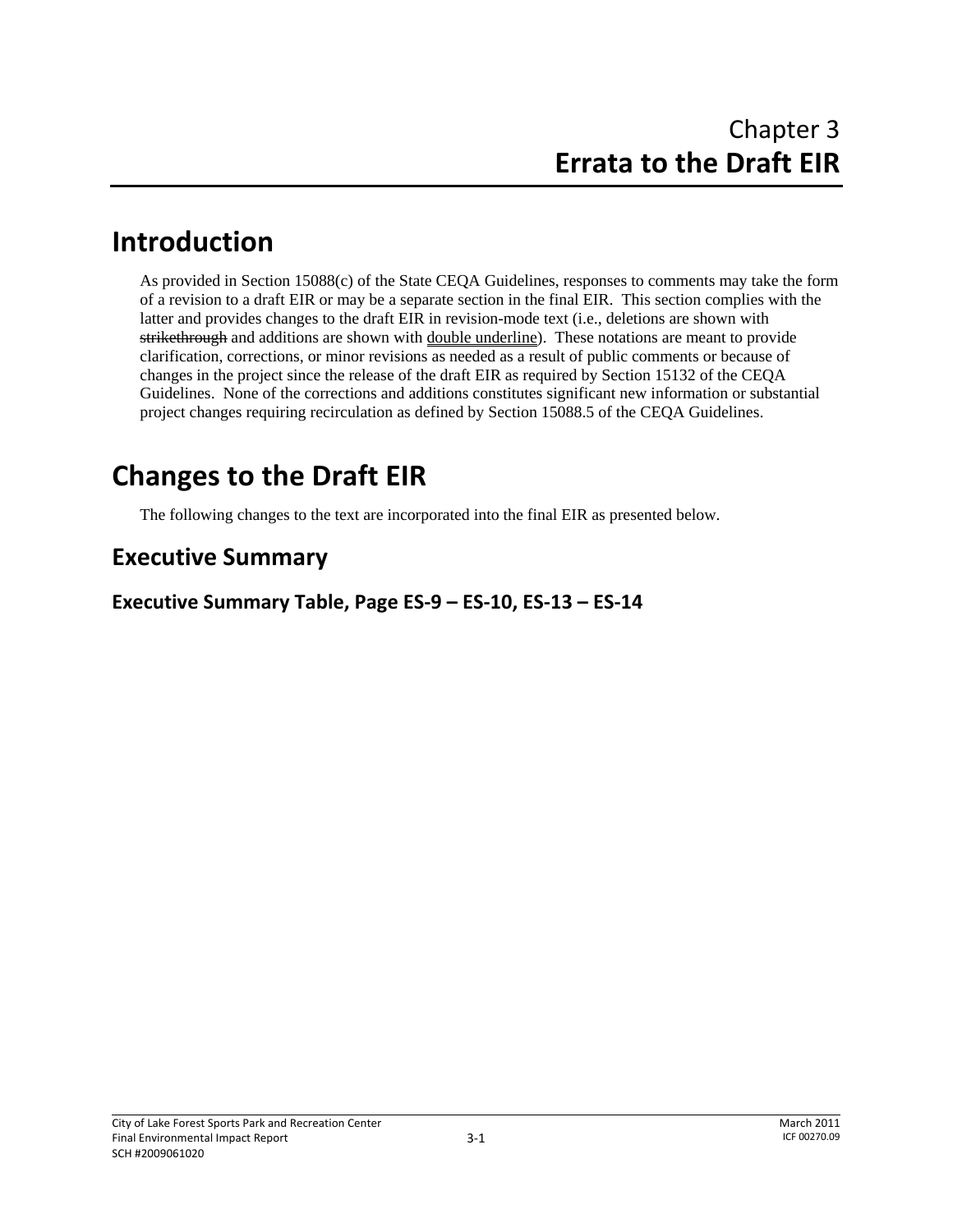|  |  |  | <b>Table ES-1. Summary Table</b> |  |
|--|--|--|----------------------------------|--|
|--|--|--|----------------------------------|--|

| Impact                                                                                                                                                                                    | Level of<br><b>Significance</b><br>before<br><b>Mitigation</b> | <b>Mitigation Measures</b>                                                                                                                                                                                                                                                                                                                                                                                                                                                                                                                                                                                                                                                                                                                                                                                                                                                                                                                                                                                                                                                                                                                                                                                                                                                                                                                                                                                                                                                                                                                                                                                                                                                                                                                                                                                                                                                                                                                                                                                                                                                                                                                                                                                        | <b>Level of Significance</b><br>after Mitigation |
|-------------------------------------------------------------------------------------------------------------------------------------------------------------------------------------------|----------------------------------------------------------------|-------------------------------------------------------------------------------------------------------------------------------------------------------------------------------------------------------------------------------------------------------------------------------------------------------------------------------------------------------------------------------------------------------------------------------------------------------------------------------------------------------------------------------------------------------------------------------------------------------------------------------------------------------------------------------------------------------------------------------------------------------------------------------------------------------------------------------------------------------------------------------------------------------------------------------------------------------------------------------------------------------------------------------------------------------------------------------------------------------------------------------------------------------------------------------------------------------------------------------------------------------------------------------------------------------------------------------------------------------------------------------------------------------------------------------------------------------------------------------------------------------------------------------------------------------------------------------------------------------------------------------------------------------------------------------------------------------------------------------------------------------------------------------------------------------------------------------------------------------------------------------------------------------------------------------------------------------------------------------------------------------------------------------------------------------------------------------------------------------------------------------------------------------------------------------------------------------------------|--------------------------------------------------|
| <b>Section 3.1 Aesthetics</b>                                                                                                                                                             |                                                                |                                                                                                                                                                                                                                                                                                                                                                                                                                                                                                                                                                                                                                                                                                                                                                                                                                                                                                                                                                                                                                                                                                                                                                                                                                                                                                                                                                                                                                                                                                                                                                                                                                                                                                                                                                                                                                                                                                                                                                                                                                                                                                                                                                                                                   |                                                  |
| Impact AES-1. The project would substantially damage<br>scenic resources, including scenic vistas from public parks<br>and views from designated scenic highways or arterial<br>roadways. | Significant                                                    | Mitigation Measure AES-1. Re-establish native vegetation<br>along project ridgeline and associated slopes. During the<br>final stages of construction as part of the landscape installation,<br>ridgeline and sloped areas disturbed by grading and project<br>construction will be replanted and seeded with species and in<br>density patterns that naturally occur on site. If feasible, plant<br>material that can be successfully replanted, and topsoil<br>containing native seeds, will be stockpiled and used in the<br>revegetation plan. Seed may be collected from plant material<br>that has adapted to local conditions from the site prior to<br>grading to be used in conjunction with container stock to obtain<br>maximum coverage for aesthetics and erosion control. Weedy<br>areas shall be mapped and avoided when topsoil is salvaged.<br>Planting design will be conducted to accomplish at a minimum<br>maintenance of the visual link connecting the ridgeline with the<br>natural areas and open space within the viewshed.<br>Supplemental temporary irrigation will be installed and<br>maintained to promote the establishment of planted and<br>transplanted seedlings and development of extensive root<br>systems. Irrigation intensity and duration will be tapered<br>seasonally to better mimic natural precipitation patterns and<br>help to acclimate the revegetation areas to the natural<br>environment. Irrigation systems will remain in place until<br>revegetation is considered successful based on the established<br>monitoring criteria for plant health and vigor.<br>Monitoring may involve assessing individual species and/or<br>annual aerial assessments. Individual re-plants will be<br>identified by location and may be considered to be on their own<br>annual monitoring cycle that will continue for 5 years and be<br>considered successful after meeting heath health and vigor<br>criteria with no supplemental irrigation for a minimum of two<br>growing seasons. Alternatively, the revegetation area will be<br>monitored for a minimum of 5 years, and if after two growing<br>seasons, plant density, aerial coverage, and health and vigor | Significant and<br>Unavoidable                   |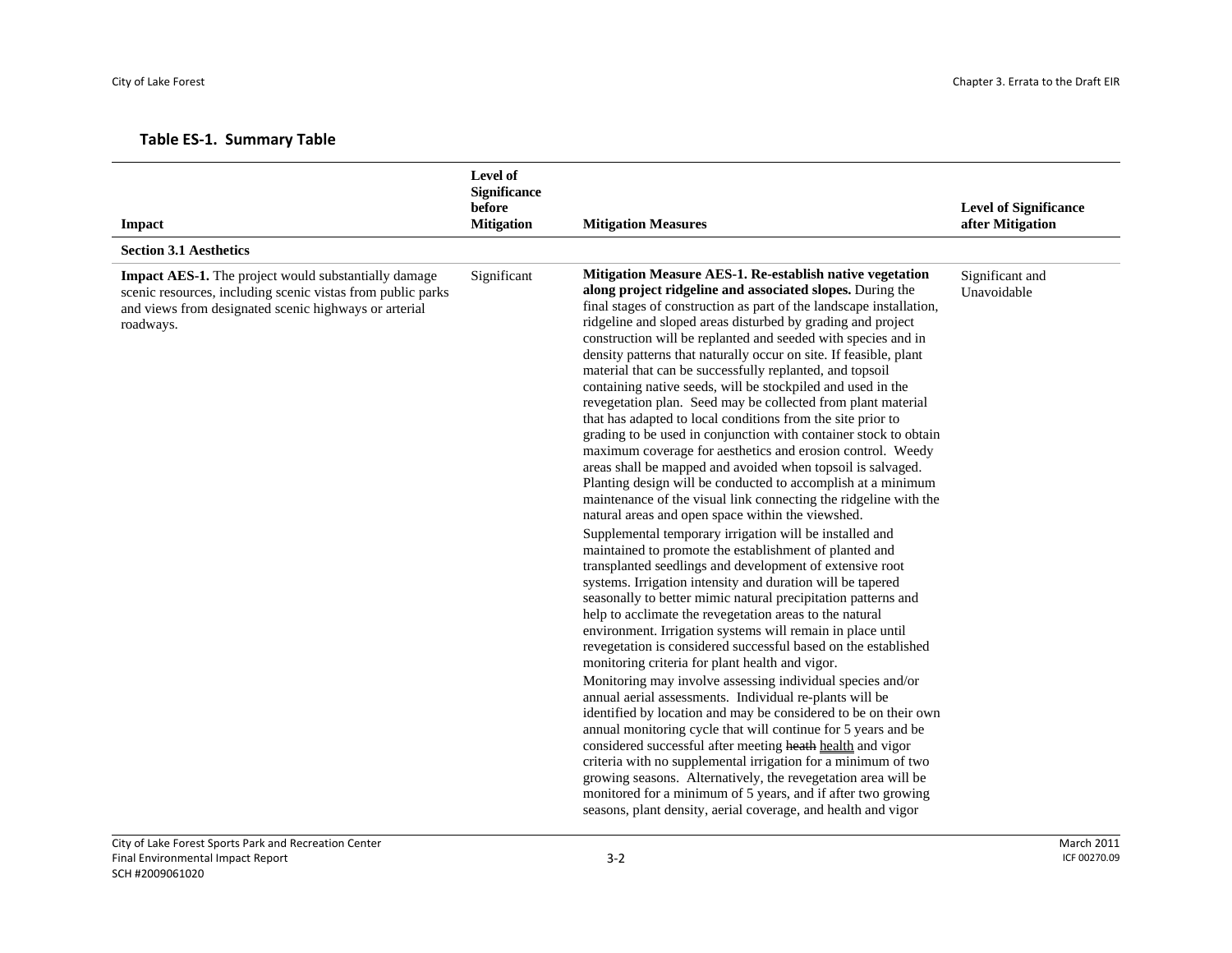|                                                                                                                                                              | Level of<br><b>Significance</b><br>before |                                                                                                                                                                                                                                                                                                                                                                                                                                                                                                                                                                                                                                                                                                                                           | <b>Level of Significance</b>   |
|--------------------------------------------------------------------------------------------------------------------------------------------------------------|-------------------------------------------|-------------------------------------------------------------------------------------------------------------------------------------------------------------------------------------------------------------------------------------------------------------------------------------------------------------------------------------------------------------------------------------------------------------------------------------------------------------------------------------------------------------------------------------------------------------------------------------------------------------------------------------------------------------------------------------------------------------------------------------------|--------------------------------|
| <b>Impact</b>                                                                                                                                                | <b>Mitigation</b>                         | <b>Mitigation Measures</b>                                                                                                                                                                                                                                                                                                                                                                                                                                                                                                                                                                                                                                                                                                                | after Mitigation               |
|                                                                                                                                                              |                                           | criteria are met without supplemental irrigation, the<br>revegetation will be considered successful.                                                                                                                                                                                                                                                                                                                                                                                                                                                                                                                                                                                                                                      |                                |
|                                                                                                                                                              |                                           | Success criteria that may trigger replanting may involve a<br>combination of survival and health and vigor and percent<br>coverage. This may include the following criteria:                                                                                                                                                                                                                                                                                                                                                                                                                                                                                                                                                              |                                |
|                                                                                                                                                              |                                           | • 90% survival or 10% coverage of native species at the end of<br>year 1,                                                                                                                                                                                                                                                                                                                                                                                                                                                                                                                                                                                                                                                                 |                                |
|                                                                                                                                                              |                                           | • 80% survival or 20% coverage of native species at the end of<br>year 2,                                                                                                                                                                                                                                                                                                                                                                                                                                                                                                                                                                                                                                                                 |                                |
|                                                                                                                                                              |                                           | • 70% survival or 35% coverage of native species at the end of<br>year 3,                                                                                                                                                                                                                                                                                                                                                                                                                                                                                                                                                                                                                                                                 |                                |
|                                                                                                                                                              |                                           | • 60% survival or 50% coverage of native species at the end of<br>year 4,                                                                                                                                                                                                                                                                                                                                                                                                                                                                                                                                                                                                                                                                 |                                |
|                                                                                                                                                              |                                           | • 50% survival or 60% coverage of native species at the end of<br>year 5.                                                                                                                                                                                                                                                                                                                                                                                                                                                                                                                                                                                                                                                                 |                                |
|                                                                                                                                                              |                                           | If after year 5, success criteria is not met, the revegetation shall<br>be compared to cover of adjacent areas. Remedial measures<br>would involve re-planting and re-seeding and continued                                                                                                                                                                                                                                                                                                                                                                                                                                                                                                                                               |                                |
|                                                                                                                                                              |                                           | irrigation, or regrading the slopes to create terraces or pockets<br>that would hold topsoil and re-plant. A detailed revegetation<br>and monitoring plan will be prepared, which will identify the<br>planting palette, methodology, irrigation requirements,<br>monitoring frequency and duration, success criteria, and<br>contingency measures.                                                                                                                                                                                                                                                                                                                                                                                       |                                |
| <b>Section 3.2 Air Quality</b>                                                                                                                               |                                           |                                                                                                                                                                                                                                                                                                                                                                                                                                                                                                                                                                                                                                                                                                                                           |                                |
| Impact AQ-2: The proposed project would violate an air<br>quality standard or contribute substantially to an existing<br>or projected air quality violation. | Significant                               | Mitigation Measure AQ-1: Construction-period<br>engine/equipment emissions. During project construction, all<br>internal combustion engines/construction equipment operating<br>on the project site will meet EPA-Certified Tier 2 emissions<br>standards, or higher according to the following:<br>• Project Start, to December 31, 2011: All offroad diesel-<br>powered construction equipment greater than 50 hp shall<br>meet Tier 2 offroad emissions standards. In addition, all<br>construction equipment shall be outfitted with the BACT<br>devices certified by CARB. Any emissions control device<br>used by the contractor shall achieve emissions reductions that<br>are no less than what could be achieved by a Level 2 or | Significant and<br>Unavoidable |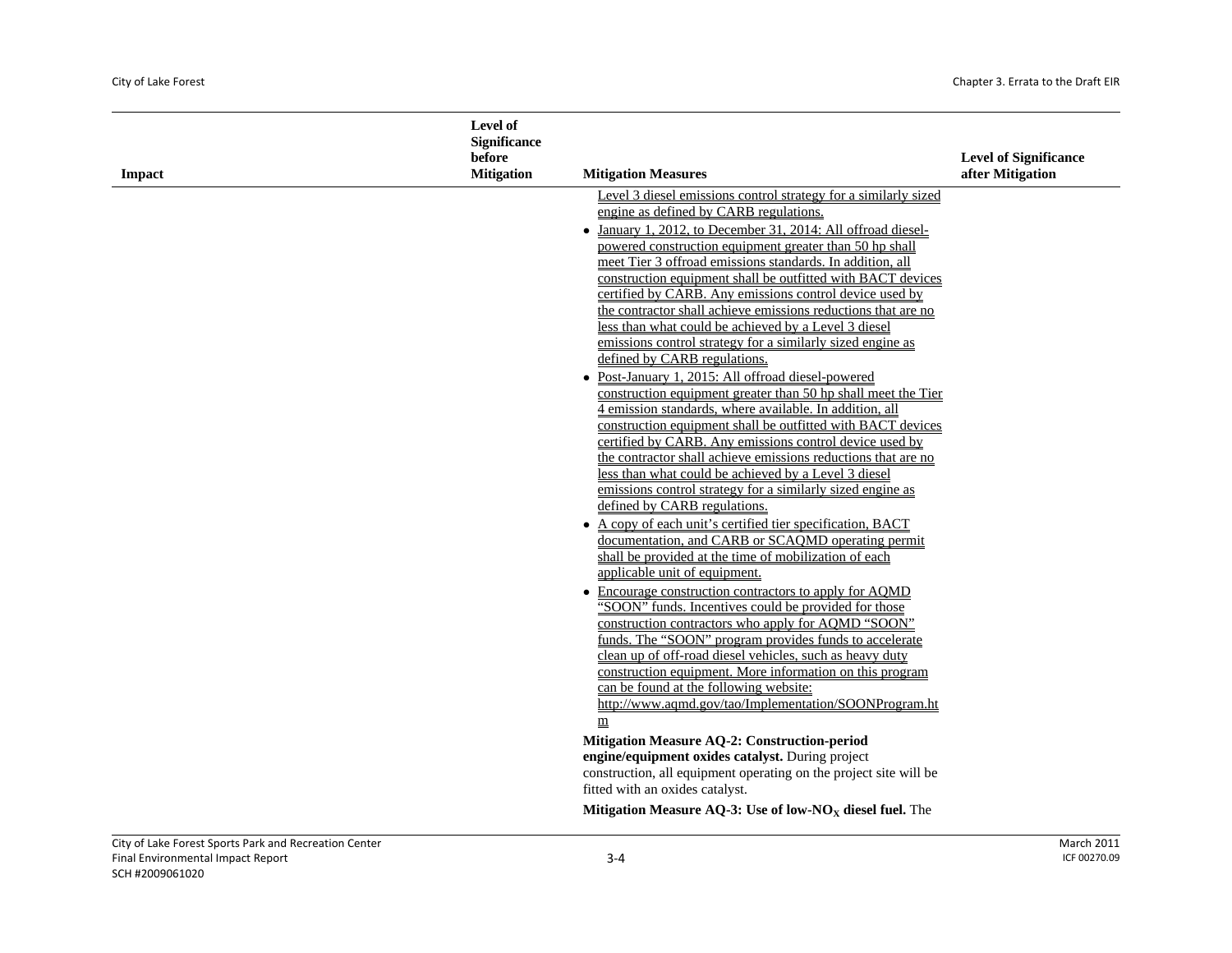| Impact | Level of<br><b>Significance</b><br>before<br><b>Mitigation</b> | <b>Mitigation Measures</b>                                                                                                                                                                                                                                                                                                                                                                                                                                                                                                                                                                                     | <b>Level of Significance</b><br>after Mitigation |
|--------|----------------------------------------------------------------|----------------------------------------------------------------------------------------------------------------------------------------------------------------------------------------------------------------------------------------------------------------------------------------------------------------------------------------------------------------------------------------------------------------------------------------------------------------------------------------------------------------------------------------------------------------------------------------------------------------|--------------------------------------------------|
|        |                                                                | City will require by contract specifications that all heavy-duty<br>diesel-powered equipment operating and refueling at a project<br>site within the project area will use low- $NOx$ diesel fuel to the<br>extent that it is readily available and cost effective (up to 125<br>percent of the cost of California ARB diesel) in the South Coast<br>Air Basin (this does not apply to diesel-powered trucks<br>traveling to and from the project sites within the project area).<br>Contract specification language will be reviewed prior to<br>issuance of a grading permit (OSA Mitigation Measure 3.3-2). |                                                  |
|        |                                                                | Mitigation Measure AQ-4: Use of alternative fuel and low-<br>emission diesel equipment. The City will require by contract<br>specifications that alternative fuel construction equipment (i.e.,<br>compressed natural gas, liquid petroleum gas, and unleaded<br>gasoline) and low-emission diesel construction equipment will<br>be utilized to the extent that the equipment is readily available<br>and cost effective in the South Coast Air Basin. Contract<br>specification language will be reviewed prior to issuance of a<br>grading permit (OSA Mitigation Measure 3.3-3).                           |                                                  |
|        |                                                                | Mitigation Measure AQ-5: Turn off equipment when not in<br>use. The City will require by contract specifications that<br>construction-related equipment, including heavy-duty<br>equipment, motor vehicles, and portable equipment, shall be<br>turned off when not in use for more than 5 minutes. Contract<br>specification language will be reviewed prior to issuance of a<br>grading permit (OSA Mitigation Measure 3.3-5)                                                                                                                                                                                |                                                  |
|        |                                                                | Mitigation Measure AQ-6: Use of existing electricity<br>infrastructure. The City will require by contract specifications<br>that construction operations will rely on the electricity<br>infrastructure surrounding the construction site rather than<br>electrical generators powered by internal combustion engines to<br>the extent feasible. Contract specification language will be<br>reviewed prior to issuance of a grading permit (OSA Mitigation<br>Measure 3.3-6).                                                                                                                                  |                                                  |
|        |                                                                | Mitigation Measure AQ-7: Use of temporary traffic<br>controls. Provide temporary traffic controls such as a flag<br><b>person</b> , during all phases of construction to maintain smooth<br>traffic flow.                                                                                                                                                                                                                                                                                                                                                                                                      |                                                  |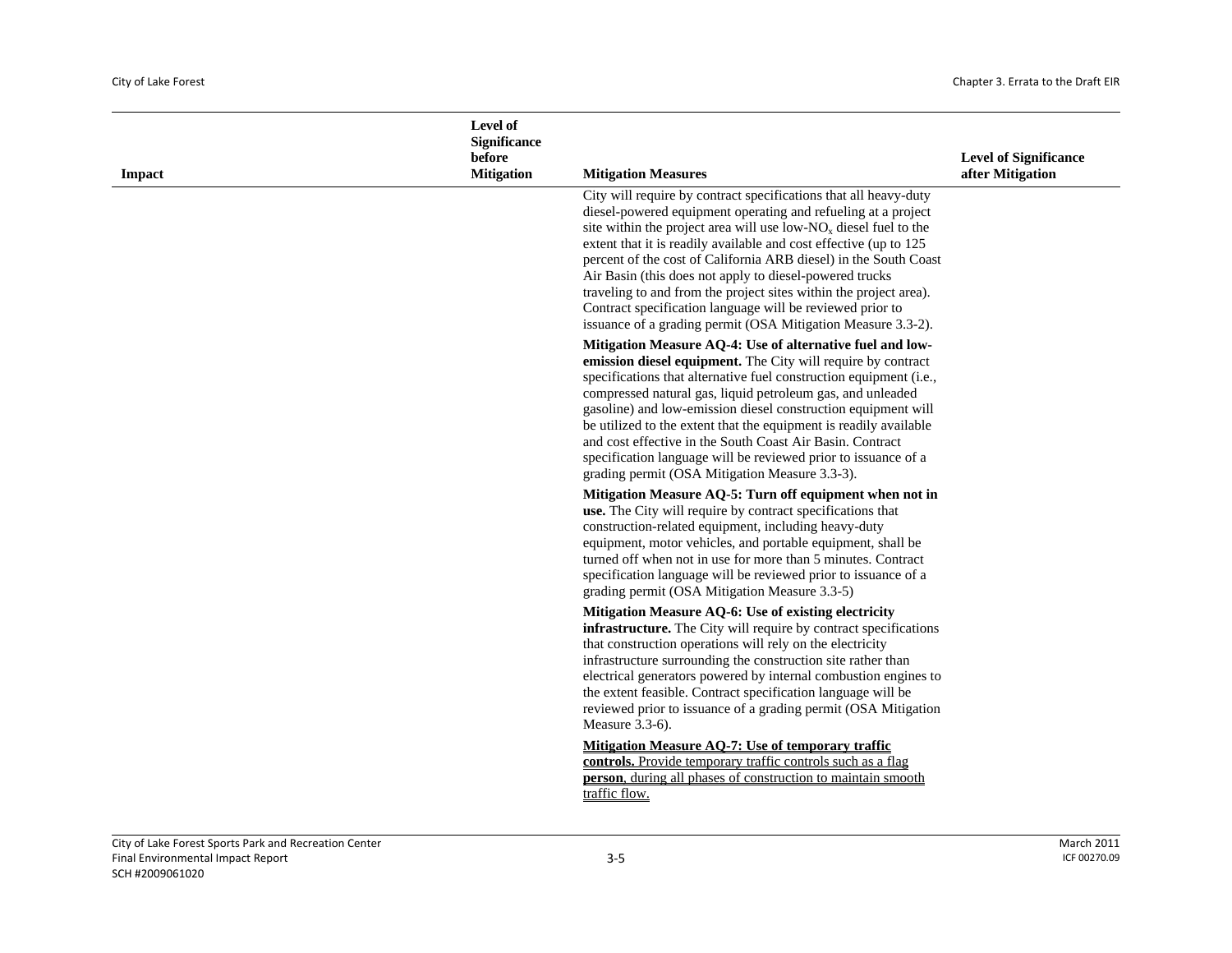| Impact | <b>Level of</b><br><b>Significance</b><br>before<br><b>Mitigation</b> | <b>Mitigation Measures</b>                                                                                                                                                                                                                                         | <b>Level of Significance</b><br>after Mitigation |
|--------|-----------------------------------------------------------------------|--------------------------------------------------------------------------------------------------------------------------------------------------------------------------------------------------------------------------------------------------------------------|--------------------------------------------------|
|        |                                                                       | Mitigation Measure AO-8: Use of dedicated turn lanes.<br>Dedicated access ways for construction traffic will be addressed<br>during preparation and implementation of the Construction<br>Traffic Management Plan as part of MM TC-1.                              |                                                  |
|        |                                                                       | <b>Mitigation Measure AO-9: Reroute construction trucks</b><br>away from congested areas. Reroute construction trucks away<br>from congested streets or sensitive receptor areas.                                                                                  |                                                  |
|        |                                                                       | <b>Mitigation Measure AO-10: Appoint construction relation</b><br><b>officer.</b> Appoint a construction relations officer to act as a<br>community liaison concerning on-site construction activity<br>including resolution of issues related to PM10 generation. |                                                  |
|        |                                                                       | <b>Mitigation Measure AO-11: Improve traffic flow. Improve</b><br>traffic flow by signal synchronization, and ensure that all<br>vehicles and equipment will be properly tuned and maintained<br>according to manufacturers' specifications.                       |                                                  |
|        |                                                                       | Mitigation Measure AO-12: Use of newer diesel haul trucks.<br>Require the use of 2010 and newer diesel haul trucks (e.g.,<br>material delivery trucks and soil import/export).                                                                                     |                                                  |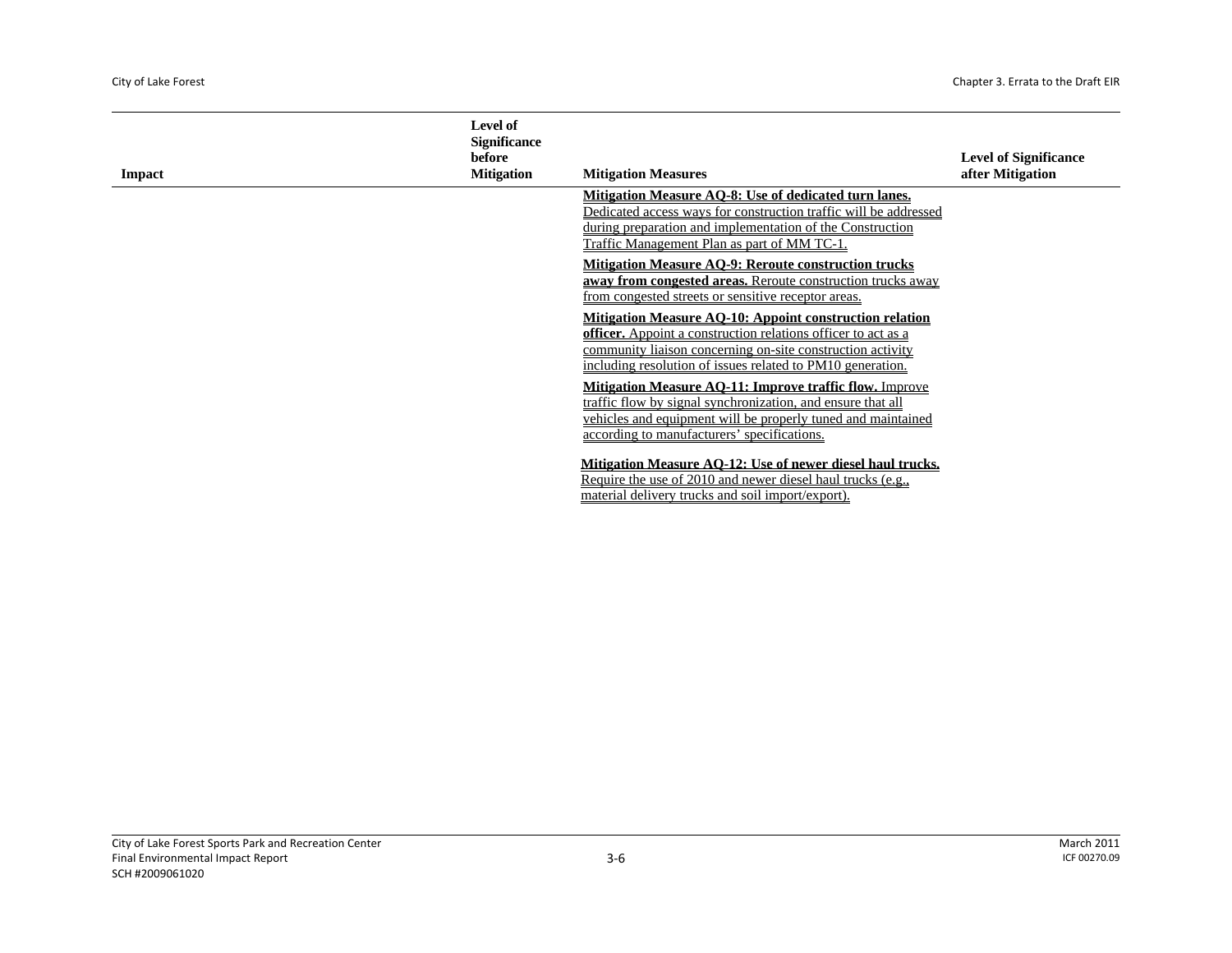# **Section 3‐2. Air Quality**

# **Page 3.2‐16 – 3.2‐17 Mitigation Measures for Impact AQ‐2**

#### **Mitigation Measures**

#### **Mitigation Measure AQ-1: Construction-period engine/equipment emissions.**

During project construction, all internal combustion engines/construction equipment operating on the project site will meet EPA-Certified Tier 2 emissions standards, or higher according to the following:

- Project Start, to December 31, 2011: All offroad diesel-powered construction equipment greater than 50 hp shall meet Tier 2 offroad emissions standards. In addition, all construction equipment shall be outfitted with the BACT devices certified by CARB. Any emissions control device used by the contractor shall achieve emissions reductions that are no less than what could be achieved by a Level 2 or Level 3 diesel emissions control strategy for a similarly sized engine as defined by CARB regulations.
- January 1, 2012, to December 31, 2014: All offroad diesel-powered construction equipment greater than 50 hp shall meet Tier 3 offroad emissions standards. In addition, all construction equipment shall be outfitted with BACT devices certified by CARB. Any emissions control device used by the contractor shall achieve emissions reductions that are no less than what could be achieved by a Level 3 diesel emissions control strategy for a similarly sized engine as defined by CARB regulations.
- Post-January 1, 2015: All offroad diesel-powered construction equipment greater than 50 hp shall meet the Tier 4 emission standards, where available. In addition, all construction equipment shall be outfitted with BACT devices certified by CARB. Any emissions control device used by the contractor shall achieve emissions reductions that are no less than what could be achieved by a Level 3 diesel emissions control strategy for a similarly sized engine as defined by CARB regulations.
- z A copy of each unit's certified tier specification, BACT documentation, and CARB or SCAQMD operating permit shall be provided at the time of mobilization of each applicable unit of equipment.
- Encourage construction contractors to apply for AQMD "SOON" funds. Incentives could be provided for those construction contractors who apply for AQMD "SOON" funds. The "SOON" program provides funds to accelerate clean up of off-road diesel vehicles, such as heavy duty construction equipment. More information on this program can be found at the following website: http://www.aqmd.gov/tao/Implementation/SOONProgram.htm

#### **Mitigation Measure AQ-2: Construction-period engine/equipment oxides catalyst.**

During project construction, all equipment operating on the project site will be fitted with an oxides catalyst.

#### **Mitigation Measure AQ-3: Use of low-NOX diesel fuel.**

The City will require by contract specifications that all heavy-duty diesel-powered equipment operating and refueling at a project site within the project area will use low-NOx diesel fuel to the extent that it is readily available and cost effective (up to 125 percent of the cost of California ARB diesel) in the South Coast Air Basin (this does not apply to diesel-powered trucks traveling to and from the project sites within the project area). Contract specification language will be reviewed prior to issuance of a grading permit (OSA Mitigation Measure 3.3-2).

#### **Mitigation Measure AQ-4: Use of alternative fuel and low-emission diesel equipment.**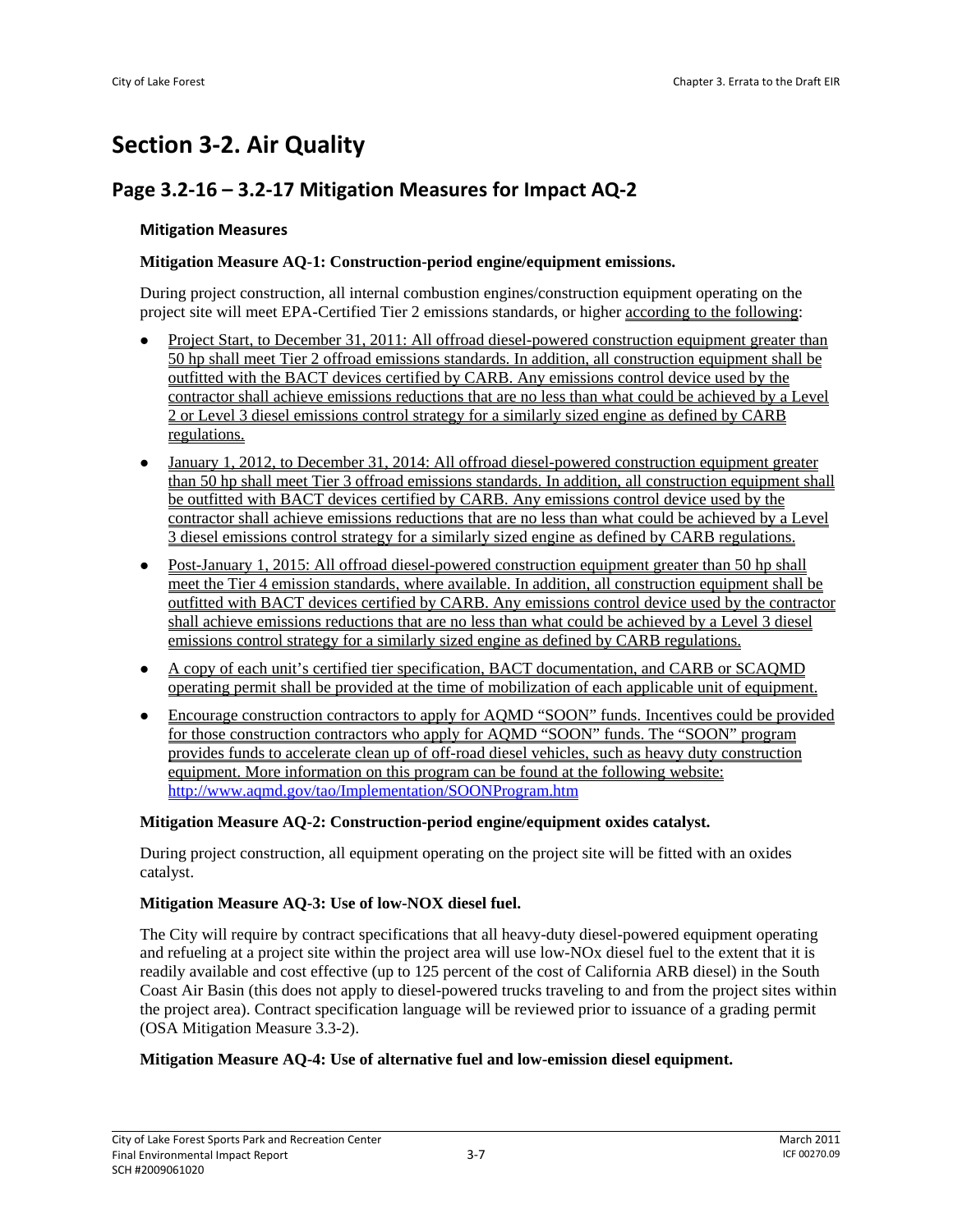The City will require by contract specifications that alternative fuel construction equipment (i.e., compressed natural gas, liquid petroleum gas, and unleaded gasoline) and low-emission diesel construction equipment will be utilized to the extent that the equipment is readily available and cost effective in the South Coast Air Basin. Contract specification language will be reviewed prior to issuance of a grading permit (OSA Mitigation Measure 3.3-3).

#### **Mitigation Measure AQ-5: Turn off equipment when not in use.**

The City will require by contract specifications that construction-related equipment, including heavy-duty equipment, motor vehicles, and portable equipment, shall be turned off when not in use for more than 5 minutes. Contract specification language will be reviewed prior to issuance of a grading permit (OSA Mitigation Measure 3.3-5).

#### **Mitigation Measure AQ-6: Use of existing electricity infrastructure.**

The City will require by contract specifications that construction operations will rely on the electricity infrastructure surrounding the construction site rather than electrical generators powered by internal combustion engines to the extent feasible. Contract specification language will be reviewed prior to issuance of a grading permit (OSA Mitigation Measure 3.3-6).

#### **Mitigation Measure AQ-7: Use of temporary traffic controls.**

Provide temporary traffic controls such as a flag person, during all phases of construction to maintain smooth traffic flow.

#### **Mitigation Measure AQ-8: Use of dedicated turn lanes.**

Dedicated access ways for construction traffic will be addressed during preparation and implementation of the Construction Traffic Management Plan as part of MM TC-1.

#### **Mitigation Measure AQ-9: Reroute construction trucks away from congested areas.**

Reroute construction trucks away from congested streets or sensitive receptor areas,

#### **Mitigation Measure AQ-10: Appoint construction relation officer**

Appoint a construction relations officer to act as a community liaison concerning on-site construction activity including resolution of issues related to PM10 generation,

#### **Mitigation Measure AQ-11: Improve traffic flow**

Improve traffic flow by signal synchronization, and ensure that all vehicles and equipment will be properly tuned and maintained according to manufacturers' specifications,

#### **Mitigation Measure AQ-12: Use of newer diesel haul trucks**

Require the use of 2010 and newer diesel haul trucks (e.g., material delivery trucks and soil import/export),

# **Section 3‐8. Hydrology and Water Quality**

## **Page 3.8‐10 NPDES Permits**

#### **National Pollutant Discharge Elimination System Phase I General Construction Activities Permit**

Pursuant to CWA Section 402(p), which requires regulations for permitting of certain stormwater discharges, the SWRCB has issued a statewide general NPDES Permit for stormwater discharges from construction sites (Construction General Permit). Construction activity subject to the NPDES General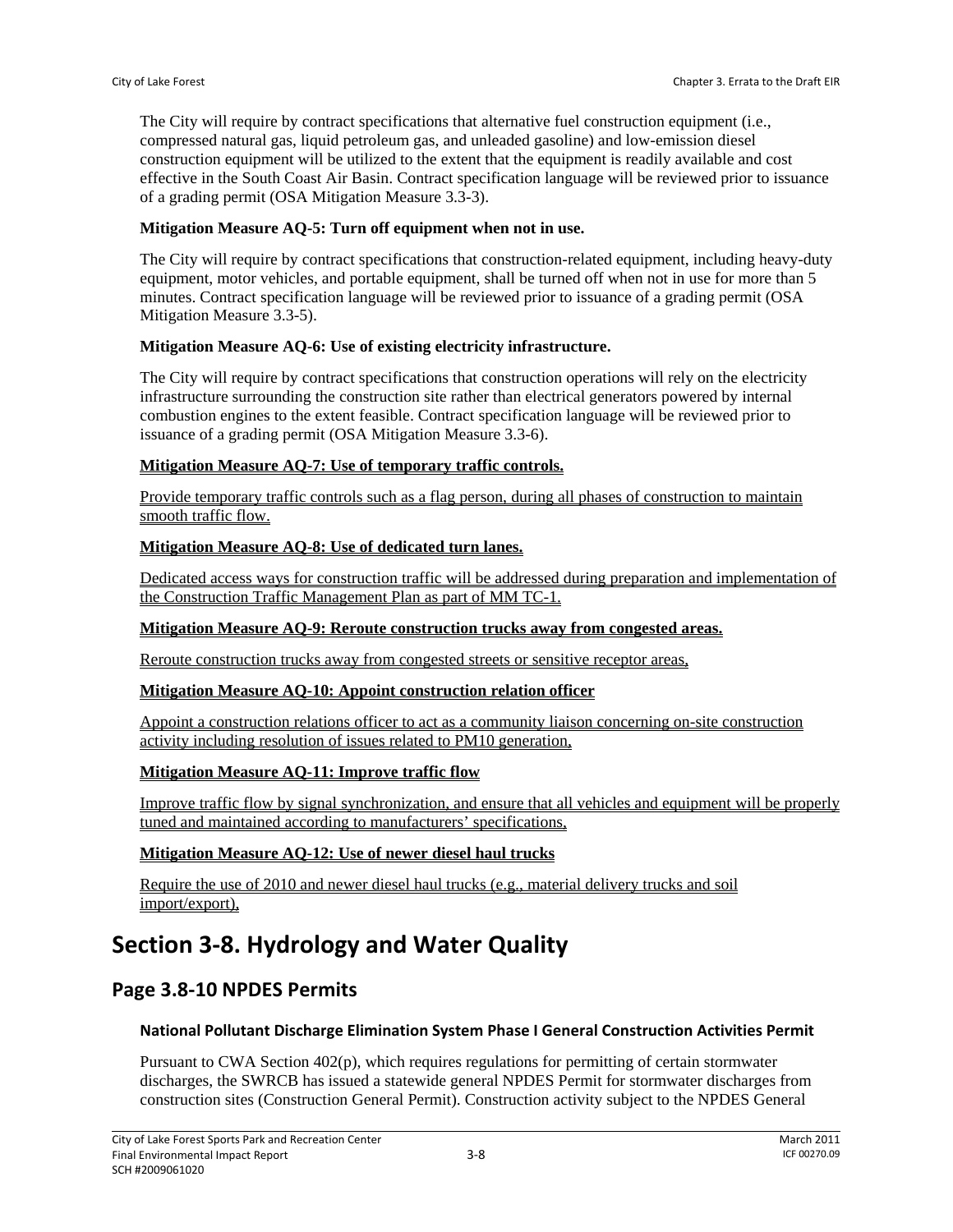Permit includes clearing, grading, and disturbances to the ground, such as stockpiling or excavation that results in soil disturbances of at least 1 or more acres (Phase 1) of total land area. Construction activity that results in soil disturbances less than 1 acre is subject to this General Construction Permit if the construction activity is part of a larger common plan of development that encompasses 1 or more acres of soil disturbance, or if there is significant water quality impairment resulting from the activity. The SWRCB permits all regulated construction activities under Order No. 99-08-DWQ (1999)2009-0009- DWQ. This order requires that prior to beginning any construction activities, the permit applicant must obtain coverage under the General Construction Permit by preparing and submitting a Notice of Intent (NOI) and appropriate fee to the SWRCB. Additionally, coverage would not occur until an adequate Stormwater Pollution Prevention Plan (SWPPP) has been prepared prior to grading and is implemented during construction. The primary objective of the SWPPP is to identify, construct, implement, and maintain Best Management Practices (BMPs) to reduce or eliminate pollutants in stormwater discharges and authorized non-stormwater discharges from the construction site during construction. BMPs include programs, technologies, processes, practices, and devices that control, prevent, remove, or reduce pollution.

Because construction of the proposed project would disturb more than 1 acre, it would be subject to these permit requirements. These permit requirements are enforced through the Orange County Drainage Area Management Plan (DAMP), with which the City must comply, and City Municipal Code Ordinances.

## **Page 3.8‐11 NPDES Permits**

#### **Construction Dewatering**

Clean or relatively pollutant-free, non-stormwater, construction-generated water that poses little or no threat to water quality may be discharged directly to surface water under certain conditions pursuant to the Santa Ana RWQCB's General Waste Discharge Requirements for Short-Term Groundwater-Related Discharges and De Minimus Wastewater Discharges to Surface Waters within the San Diego Creek/Newport Bay Watershed, Order No. R8-2004-0021 (NPDES No. CAG998002) R9-2008-0002 and R8-2007-0041 for drainage within the Santa Ana Region. Permit conditions for the discharge of these types of wastewaters to surface water are specified in that order. Discharges may be covered by the permit provided either (1) they are 1 year or less in duration, or (2) the discharge does not pose a threat to water quality, generally because it is de minimus in nature. Construction dewatering, well development water, pump/well testing, and miscellaneous dewatering/low-threat discharges are among the types of discharges that may be covered by the permit. The general permit also specifies standards for testing, monitoring and reporting, receiving water limitations, and discharge prohibitions. Construction dewatering in the San Diego Region would be covered under the General Waste Discharge Requirements Groundwater Extraction Waste Discharges from Construction, Remediation, and Permanent Groundwater Extraction Projects to Surface Waters within the San Diego Region Except for San Diego Bay (Order No. 2001-96, NPDES AG919002 R9-2008-0002, CAG919002).

## **Page 3.8‐20 Impact HWQ‐2**

### **Long‐Term (Operational) Impacts**

The proposed project design would include compaction of soils; development of park facilities, including permeable/pervious pavement, roadways, and other hardscape; as well as irrigation of the site. Similar to the discussion under Impact HWQ-1, the proposed project operations would modify the runoff and potentially increase flows in downstream surface water bodies, which currently serve as stormwater drainage. The City proposes to collect stormwater in water quality detention facilities and would attempt to replicate the existing hydrology and runoff discharges from the site into Glass Creek. In addition, OSA PEIR MM 3.8-5 requires studies be conducted prior to the issuance of grading permits that allow the design and implementation of facilities (such as the water quality detention facility under the proposed